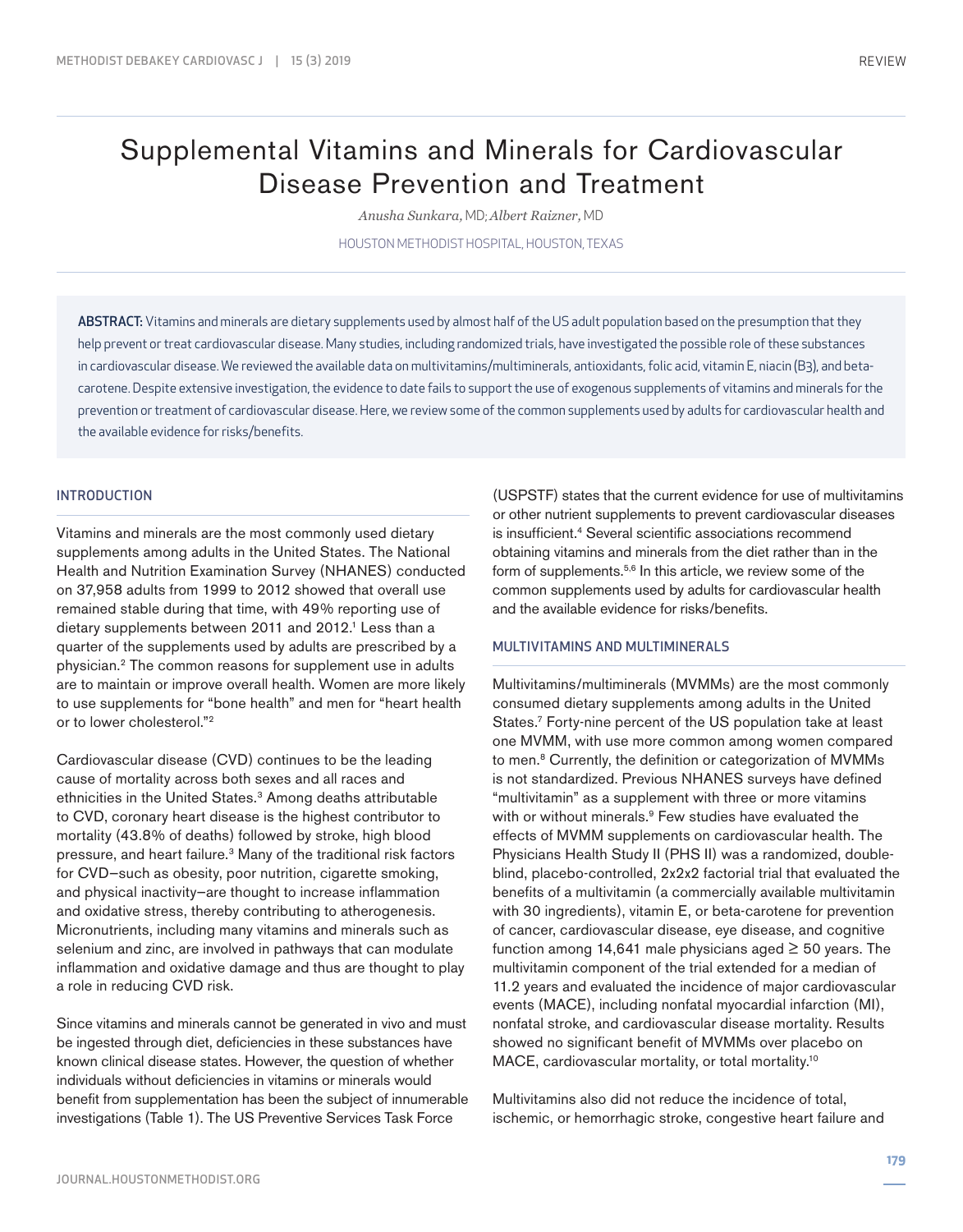| <b>SUPPLEMENT</b>                    | <b>TRIAL</b>                                                                                                                               | <b>INTERVENTION (MEDIAN FOLLOW-UP)</b>                                                         | RESULTS (95% CI)                                                                                                                           |
|--------------------------------------|--------------------------------------------------------------------------------------------------------------------------------------------|------------------------------------------------------------------------------------------------|--------------------------------------------------------------------------------------------------------------------------------------------|
| Multivitamin,<br>Multimineral (MVMM) | Physicians Health Study II (PHS II)                                                                                                        | MVMM vs placebo (11.2 y)                                                                       | Major cardiovascular events: HR 1.01;<br>CI 0.91-1.10                                                                                      |
|                                      |                                                                                                                                            |                                                                                                | All-cause mortality: HR 0.94; CI 0.88-1.02                                                                                                 |
| <b>Antioxidants</b>                  | Supplémentation en Vitamines et Minéraux<br>Antioxydants (SU.VI. MAX)                                                                      | Antioxidant combination vs placebo (7.5 y)                                                     | Ischemic cardiovascular events: HR 0.97;<br>CI 0.77-1.20                                                                                   |
|                                      |                                                                                                                                            |                                                                                                | All-cause mortality: HR 0.77; CI 0.57-1.00                                                                                                 |
| <b>Folic acid</b>                    | Aspirin/Folate Polyp Prevention Study<br>(AFPPS)                                                                                           | Folic acid vs placebo (10 y)                                                                   | Incidence of                                                                                                                               |
|                                      |                                                                                                                                            |                                                                                                | MI: 2.7% vs 1.6% $(P = .28)$                                                                                                               |
|                                      |                                                                                                                                            |                                                                                                | Stroke: 1.7% vs 1.0% (P = .42)                                                                                                             |
|                                      |                                                                                                                                            |                                                                                                | Death: 1.9% vs 3.8% (P = .09)                                                                                                              |
|                                      | <b>China Stroke Primary Prevention trial</b><br>(CSPPT)                                                                                    | Enalapril daily vs enalapril plus folic acid<br>daily $(4.5 y)$                                | Stroke: HR 0.79; CI 0.68-0.93 (P = .003)                                                                                                   |
| Vitamin E                            | <b>Women's Health Initiative (WHS)</b>                                                                                                     | Vitamin E vs placebo (10 y)                                                                    | Major cardiovascular events: RR 0.91;<br>CI 0.82-1.05                                                                                      |
|                                      |                                                                                                                                            |                                                                                                | Cardiovascular death: RR 0.76; CI 0.59-0.98<br>$(P=.03)$                                                                                   |
|                                      | <b>Selenium and Vitamin E Cancer Prevention</b><br>Trial (SELECT)                                                                          | Selenium, vitamin E, selenium plus vitamin<br>E, or placebo $(5.5 y)$                          | Cardiovascular events: RR 0.98; CI 0.88-1.09                                                                                               |
|                                      |                                                                                                                                            |                                                                                                | Death: RR 0.93; CI 0.77-1.13                                                                                                               |
|                                      | <b>Heart Outcomes Prevention Trial (HOPE)</b>                                                                                              | Vitamin E vs placebo (6 y)                                                                     | Major cardiovascular events: RR 1.04;<br>CI 0.96-1.14                                                                                      |
|                                      |                                                                                                                                            |                                                                                                | Death: RR 1.00; CI 0.91-1.10                                                                                                               |
|                                      | <b>Heart Outcomes Prevention Trial-The</b><br><b>Ongoing Outcomes (HOPE-TOO)</b>                                                           | Vitamin E vs placebo $(4 y)$                                                                   | Heart failure: RR 1.13; CI 1.01-1.26 (P = .03)                                                                                             |
|                                      |                                                                                                                                            |                                                                                                | Major cardiovascular events: RR 1.05,<br>CI 0.95-1.16                                                                                      |
|                                      |                                                                                                                                            |                                                                                                | Death: RR 1.02; CI 0.92-1.15                                                                                                               |
|                                      |                                                                                                                                            |                                                                                                | Heart failure: RR 1.19; CI 1.05-1.35 (P = .007)                                                                                            |
| <b>Niacin</b>                        | Atherothrombosis Intervention in Metabolic<br>Syndrome with Low HDL/High Triglycerides:<br>Impact on Global Health Outcomes (AIM-<br>HIGH) | Niacin plus simvastatin vs placebo plus<br>simvastatin $(2 y)$                                 | Primary end point*                                                                                                                         |
|                                      |                                                                                                                                            |                                                                                                | HR 1.02; CI 0.87-1.21                                                                                                                      |
|                                      | Heart Protection Study 2- Treatment of HDL                                                                                                 | Extended-release niacin-laropiprant vs                                                         | Major vascular events: RR 0.96; CI 0.90-1.03                                                                                               |
|                                      | to Reduce the Incidence of Vascular Events<br>(HPS2-THRIVE)                                                                                | placebo in background of statin-based low-<br>density lipoprotein-lowering therapy (3.9 y)     | Death from any cause: RR 1.09; CI 0.99-1.21                                                                                                |
| Beta-carotene                        | Alpha-Tocopherol Beta-carotene Cancer<br>prevention study (ATBC)                                                                           | Alpha-tocopherol, beta-carotene, beta-<br>carotene plus alpha-tocopherol or placebo<br>(6.1 y) | Mortality due to ischemic heart disease:<br>77.1/10,000 person years in beta-carotene<br>arm vs 68.9/10,000 person years in placebo<br>arm |
|                                      | <b>Beta-Carotene and Retinol Efficacy Trial</b><br>(CARET)                                                                                 | Beta-carotene, retinol, beta-carotene plus<br>retinol, or placebo (4 y)                        | Death from any cause: RR 1.18; CI 1.02-1.37<br>Death from cardiovascular causes: RR 1.26;<br>CI 0.99-1.61                                  |

\* Composite of death from coronary heart disease, nonfatal myocardial infarction, ischemic stroke, hospitalization for acute coronary syndrome or symptom-driven coronary or cerebral revascularization

*Table 1.* 

Major randomized controlled trials evaluating the cardiovascular benefits of supplemental vitamins and minerals.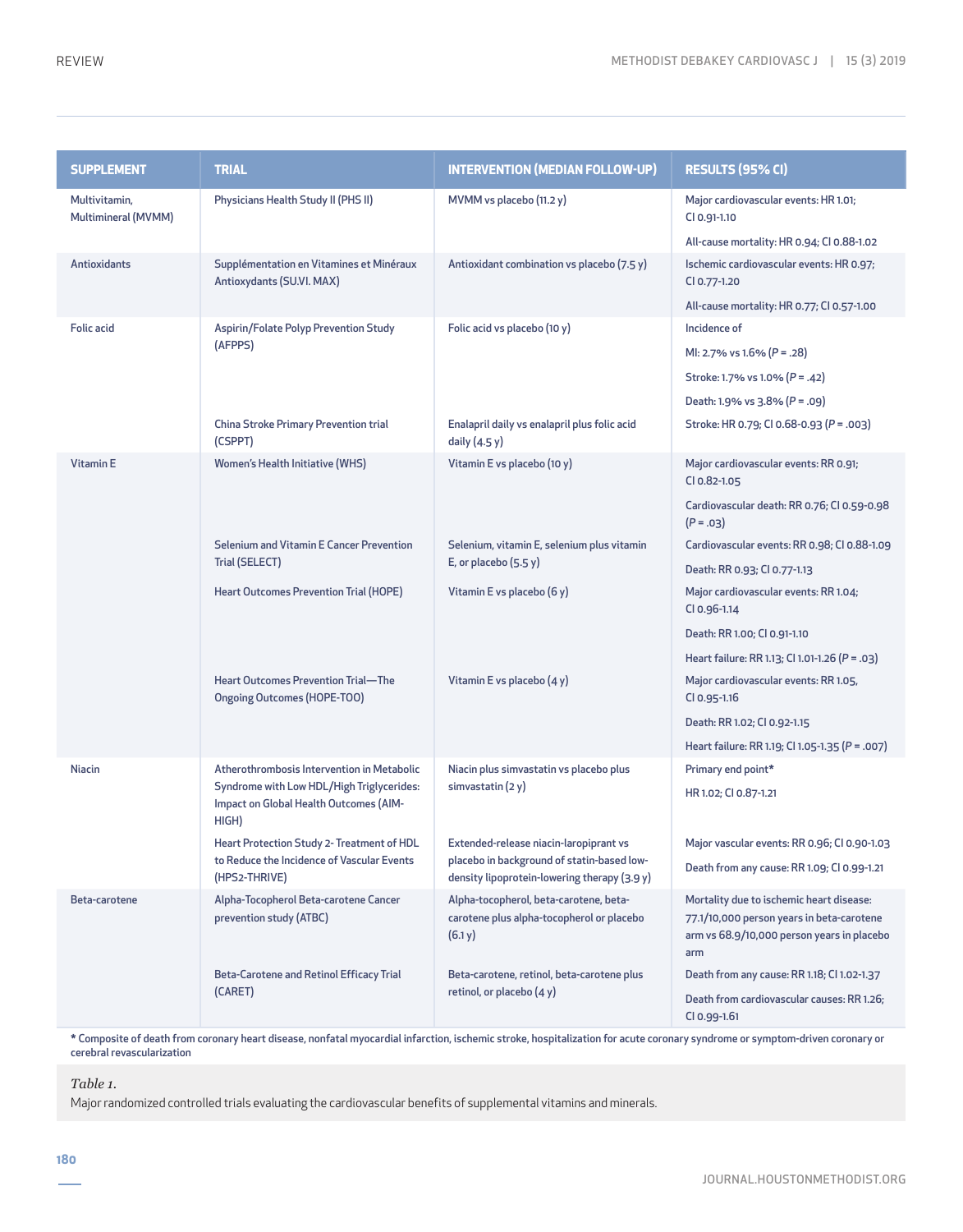angina, or coronary revascularization. Observational data for the association of MVMMs and cardiovascular events is variable. Prospective data from the Multiethnic Cohort Study has shown no association between multivitamin use and all-cause mortality or cardiovascular diseases.11 On the other hand, prospective data from the 80,082 participants in the Nurses' Health Study showed a decreased incidence of coronary heart disease among multivitamin users.<sup>12</sup> The varying results could possibly be explained by the variable composition of the multivitamins used in the studies. A recent meta-analysis by Jenkins et al. showed no significant benefit of multivitamins on cardiovascular outcomes.13 The USPSTF currently does not recommend use of multivitamins for prevention of cardiovascular diseases.4

## ANTIOXIDANTS

Micronutrients such as selenium, zinc, copper, and manganese are integral to the enzymatic system that is involved in the reduction of oxygen-free radicals.<sup>14</sup> It is possible that inadequate intake of these nutrients can result in proliferation of reactive oxygen species, which have an implication in a number of disease processes, including CVD. Similarly, vitamins A, C, E, and beta-carotene function as antioxidants by interacting with free radicals and preventing oxidative damage to macromolecules such as low-density lipoprotein (LDL).<sup>15</sup> Lipid peroxidation of LDL increases its atherogenicity; thus, vitamins A, C, E, and beta-carotene have a potential role in CVD risk modification. Several observational studies and a few randomized clinical trials (RCTs) evaluated the potential role of antioxidant mixtures in CVD prevention or treatment.16

SU.VI.MAX is a large, randomized, placebo-controlled trial conducted in France that randomized 13,017 adults to a single daily antioxidant supplement (combination of vitamins E and C, beta-carotene, selenium, and zinc) or a placebo.17 After 7.5 years of median follow-up, no significant differences were found between the two groups in terms of all-cause mortality or incidence of ischemic cardiovascular disease. A recent metaanalysis of more than 20 RCTs showed no significant benefit of antioxidants for CVD prevention or treatment and a trend towards worsening all-cause mortality.13

#### FOLIC ACID

Homocysteine is positively associated with an increased risk for CVD.18,19 Folic acid can reduce the plasma levels of homocysteine and thus has a potential role in CVD risk modification.20 The Aspirin/Folate Polyp Prevention Study is a double-blind placebo-controlled trial that randomized adults aged 21 to 80 years to folic acid (1 mg daily) or placebo. It also separately randomized participants to receive low-dose aspirin 81 mg or placebo. No difference was seen in the incidence of

CVD or all-cause mortality between the intervention and control groups.21 The Vitamins to Prevent Stroke study is a placebocontrolled double-blind trial that randomized patients with a known history of stroke to B-complex vitamins and folic acid or a placebo.22 No significant difference in the incidence of stroke, MI, or vascular death was found between intervention and control groups.

On the other hand, the recent China Stroke Primary Prevention Trial randomized 20,702 Chinese adults with hypertension but no prior history of MI or stroke to enalapril alone or enalapril with folic acid.<sup>23</sup> After a median follow-up of 4.5 years, the group taking enalapril with folic acid had a greater reduction in the incidence of ischemic stroke and composite cardiovascular events. The results were more pronounced in patients with low baseline folate levels. All-cause mortality did not differ significantly between the two groups. However, these results might not be generalizable for adults in other countries and can possibly be related to lack of folic acid fortification of foods in China.

Given these varying results, it can be concluded that folic acid can possibly be used for stroke prevention, especially in areas where folic acid fortification of foods is not routine.

# VITAMIN E

As discussed earlier, vitamin E can help prevent the oxidative damage of macromolecules such as LDL and has a potential role in CVD risk modification. Several RCTs have evaluated the potential cardiovascular benefits of vitamin E. The PHS II and SU.VI.MAX studies evaluated vitamin E supplementation along with other vitamins and antioxidants and did not find any significant cardiovascular benefit. The Women's Health Study randomized 39,786 healthy US women to vitamin E or placebo.24 After an average follow-up of 10.1 years, fewer major cardiovascular events occurred in the vitamin E group compared to placebo, but the difference did not reach statistical significance. All cause-mortality was very low and did not differ in both groups. However, cardiovascular death was lower in the vitamin E group, which could be a chance finding given the low event rate or could possibly be due to different biological effects of vitamin E in women compared to men.

The Selenium and Vitamin E Cancer Prevention Trial (SELECT) randomized patients to vitamin E, selenium, selenium plus vitamin E, and placebo. All-cause mortality, cardiovascular events, and cardiovascular deaths did not differ significantly from placebo in the vitamin E arm.

The Heart Outcomes Prevention Evaluation (HOPE) was a randomized controlled trial that evaluated the effects of ramipril versus placebo and vitamin E versus placebo in 9,541 patients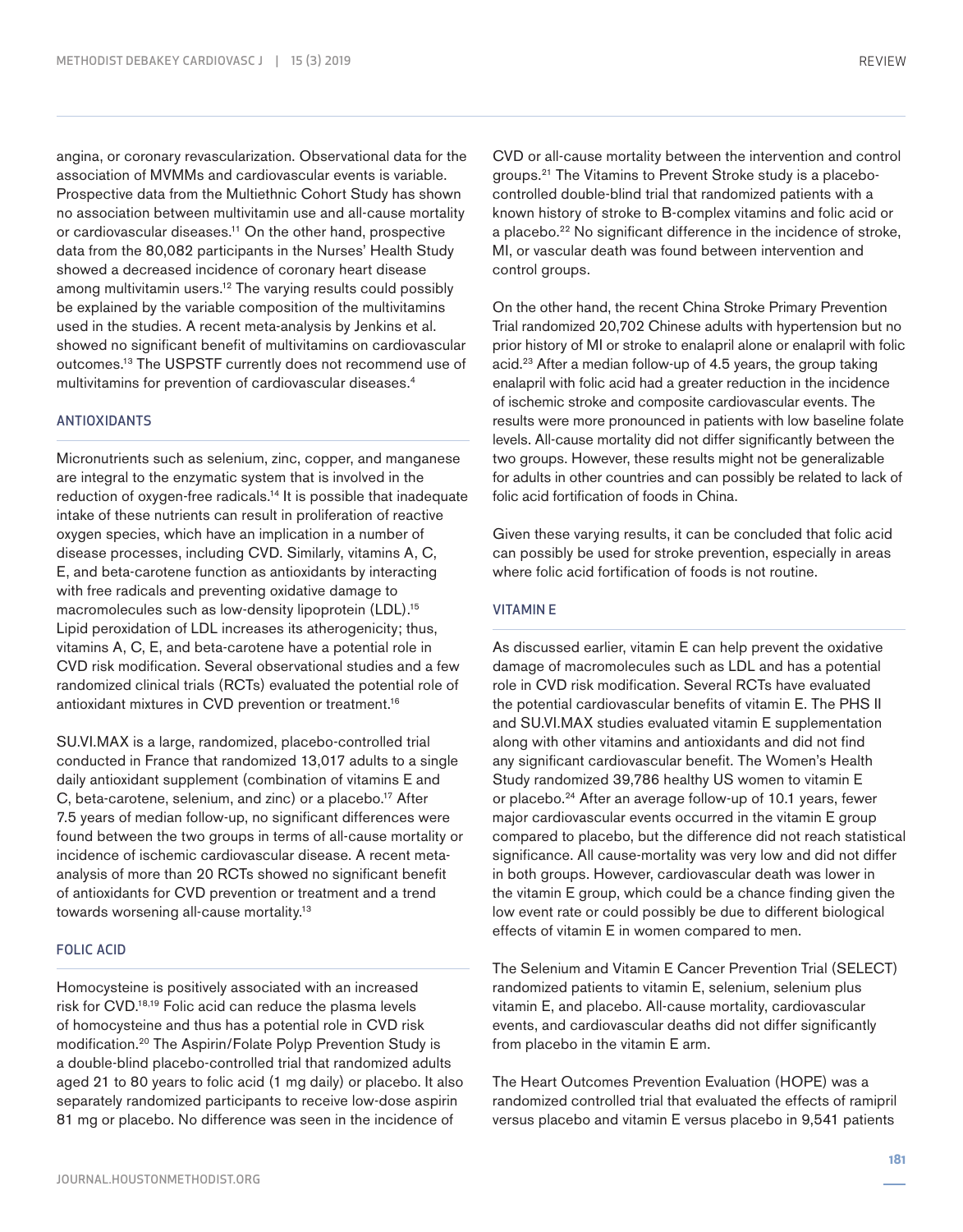at high risk for cardiovascular events. The study was conducted between 1993 and 1999, and the vitamin E arm was extended from 1999 to 2003 in the HOPE-TOO trial (Heart Outcomes Prevention Evaluation–The Ongoing Outcomes).<sup>25</sup> Both the HOPE and HOPE-TOO trials did not show any significant differences between the vitamin E and placebo group in terms of overall mortality or MACE.

Interestingly, adverse effects were noted in patients receiving vitamin E in some of these trials, but the effects were not reproduced in other similar trials. In PHS II, an increased number of hemorrhagic strokes were found in patients assigned to vitamin E, but this was not seen in the Women's Health Study or SELECT.<sup>10</sup> Furthermore, an increased risk of heart failure and heart failure admissions were noted in patients in the vitamin E group of both the HOPE and HOPE-TOO trials but not in other trials.<sup>25</sup>

## $NIACIN(B<sub>3</sub>)$

It is known that low levels of high-density lipoprotein (HDL) are an independent predictor of risk in coronary artery disease, as are increased levels of LDL. Niacin increases the level of HDL, and its role as a potential modifier of cardiovascular disease risk was evaluated in several studies. In the Coronary Drug Project, which evaluated the efficacy and safety of five lipid-modifying agents including niacin, 15-year follow-up showed a late mortality benefit for niacin compared to placebo.<sup>26</sup> However, similar benefit was not seen in RCTs that evaluated potential benefit of niacin in the background of statin therapy. The AIM-HIGH trial (Atherothrombosis Intervention in Metabolic Syndrome with Low HDL/High Triglycerides: Impact on Global Health Outcomes) randomized 3,414 patients with known coronary artery disease to extended-release niacin or placebo. All patients received simvastatin. Although niacin therapy increased the mean HDL levels, there was no significant difference in MACE between both groups.27 Patients in the niacin group had more adverse events, including liver function test abnormalities, myopathy, and rhabdomyolysis, compared to placebo. The Heart Protection Study 2—Treatment of HDL to Reduce the Incidence of Vascular Events (HPS2-THRIVE) trial randomized 25,673 patients with known vascular disease to niacin-laropiprant or placebo.<sup>28</sup> Both groups did not differ significantly in the incidence of MACE. However, the niacin group had an increased incidence of adverse effects similar to AIM-HIGH. A recent meta-analysis by Jenkins et al. showed that use of slow-release niacin in patients on statin therapy does not benefit CVD outcomes but does show an increased trend towards all-cause mortality.13

#### BETA-CAROTENE

Beta-carotene is purported to be an anticancer agent and is believed to have some antioxidant properties as well. Both the ATBC (Alpha-Tocopherol Beta-Carotene Cancer Prevention) and CARET (Beta-Carotene and Retinol Efficacy Trial) studies evaluated the efficacy of beta-carotene in cancer prevention in smokers, and CARET included individuals with occupational exposure to asbestos.<sup>29,30</sup> Both trials showed no benefit from beta-carotene in terms of the incidence of cardiovascular disease. The beta-carotene arm of the PHS II trial randomized 11,036 US physicians to beta-carotene or placebo and did not find significant differences in overall mortality or CVD between the intervention and control groups.<sup>31</sup> Similarly, the beta-carotene arm of the Women's Health Study showed no statistically significant differences in the incidence of MI, stroke, or cardiovascular deaths between the intervention and control groups.32

#### HARMS OF VITAMIN/MINERAL SUPPLEMENTATION

Dietary vitamin and mineral supplements are not benign. Major and minor adverse effects have been reported in the RCTs discussed above. The ATBC and CARET trials evaluated the benefit of beta-carotene supplementation in individuals with a high baseline risk of developing lung cancer, and both trials reported an increased incidence of lung cancer in higher-risk subjects receiving beta-carotene.<sup>16</sup> The PHS II and Women's Health Study, however, did not show similar effects on lung cancer mortality with beta-carotene, probably due to the low baseline risk of lung cancer in the participants. The USPSTF currently recommends against use of beta-carotene for cancer prevention or cardiovascular diseases.4

As mentioned previously, an increased incidence of hemorrhagic stroke was reported in the vitamin E arm of PHS II but was not validated in other trials. In the SELECT trial, an increased risk of prostate cancer was reported after extended follow-up.33 Similar effects on cancer incidence with vitamin E or selenium were not reported in other trials.

Two prospective cohort studies, the Iowa Women's Health study and the Nurses' Health Study, reported an increased incidence of hip fractures with excessive vitamin A use in postmenopausal women.34,35

Other reported minor adverse effects include hypercarotenemia or yellowing of the skin with beta-carotene, rashes and minor bleeding events with multivitamins, and gastrointestinal symptoms with selenium.<sup>16</sup>

## **CONCLUSION**

Vitamins and minerals are the most commonly used dietary supplements among adults in the United States. The most common reason cited for supplement use is to help maintain or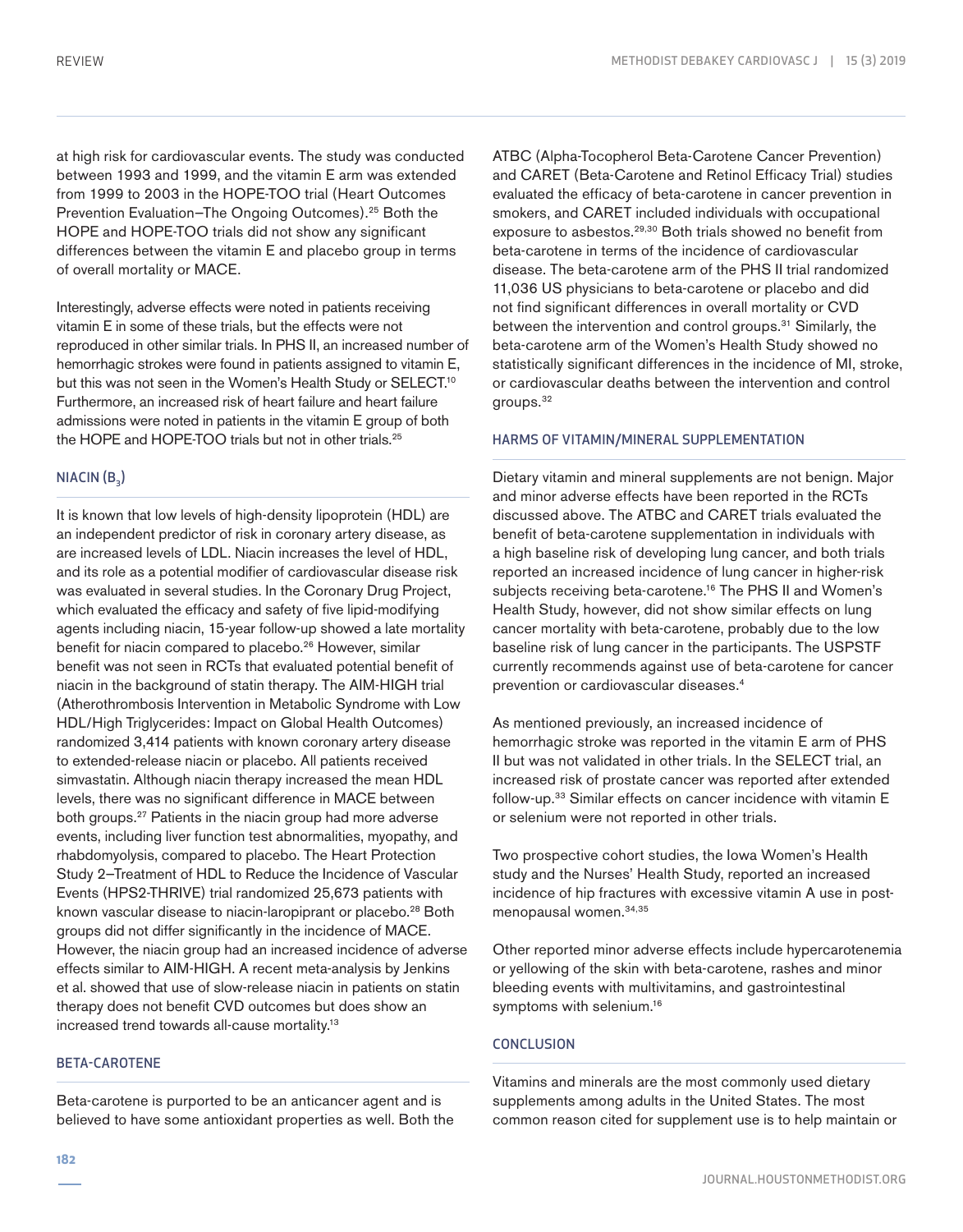improve overall health. Randomized controlled trials and largescale observational studies have failed to show any benefit of dietary supplements in preventing or treating cardiovascular disease. The USPSTF currently does not recommend use of multivitamins for prevention of cardiovascular diseases.

## KEY POINTS

- The exogenous supplementation of vitamins and minerals in individuals without dietary deficiencies has shown no proven cardiovascular benefit to date.
- Folic acid has a possible role in stroke prevention, especially in populations with low baseline folate levels or in areas that lack folic acid fortification in foods.
- Beta-carotene should not be used for cardiovascular disease or cancer prevention; this is especially true for smokers due to an increased incidence of lung cancer.

*Conflict of Interest Disclosure:*

The authors have completed and submitted the *Methodist DeBakey Cardiovascular Journal* Conflict of Interest Statement and none were reported.

*Keywords:*

vitamin supplements, minerals, vitamin E, folic acid, beta-carotene, cardiovascular disease risk

#### **REFERENCES**

- 1. Kantor ED, Rehm CD, Du M, White E, Giovannucci EL. Trends in Dietary Supplement Use Among US Adults From 1999-2012. JAMA. 2016 Oct 11;316(14):1464-74.
- 2. Bailey RL, Gahche JJ, Miller PE, Thomas PR, Dwyer JT. Why US adults use dietary supplements. JAMA Intern Med. 2013 Mar 11;173(5):355-61.
- 3. Benjamin EJ, Virani SS, Callaway CW, et al. Heart Disease and Stroke Statistics-2018 Update: A Report From the American Heart Association. Circulation. 2018 Mar 20;137(12):e67-492.
- 4. Moyer VA; U.S. Preventive Services Task Force. Vitamin, mineral, and multivitamin supplements for the primary prevention of cardiovascular disease and cancer: U.S. Preventive services Task Force recommendation statement. Ann Intern Med. 2014 Apr 15;160(8):558-64.
- 5. Marra MV, Boyar AP. Position of the American Dietetic Association: nutrient supplementation. J Am Diet Assoc. 2009 Dec;109(12):2073-85.
- 6. National Institutes of Health State-of-the-Science Panel. National Institutes of Health State-of-the-Science Conference Statement: multivitamin/ mineral supplements and chronic disease prevention. Am J Clin Nutr. 2007 Jan;85(1):257S-264S.
- 7. Bailey RL, Gahche JJ, Lentino CV, et al. Dietary Supplement Use in the United States, 2003-2006. J Nutr. 2011 Feb;141(2):261-6.
- 8. Gahche J, Bailey R, Burt V, et al. Dietary supplement use among U.S. adults has increased since NHANES III (1988-1994). NCHS Data Brief. 2011 Apr;(61):1-8.
- 9. Radimer K, Bindewald B, Hughes J, Ervin B, Swanson C, Picciano MF. Dietary supplement use by US adults: data from the National Health and Nutrition Examination Survey, 1999-2000. Am J Epidemiol. 2004 Aug 15;160(4):339-49.
- 10. Sesso HD, Christen WG, Bubes V, et al. Multivitamins in the prevention of cardiovascular disease in men: the Physicians' Health Study II randomized controlled trial. JAMA. 2012 Nov 7;308(17):1751-60.
- 11. Park S-Y, Murphy SP, Wilkens LR, Henderson BE, Kolonel LN. Multivitamin use and the risk of mortality and cancer incidence: the multiethnic cohort study. Am J Epidemiol. 2011 Apr 15;173(8):906-14.
- 12. Rimm EB, Willett WC, Hu FB, et al. Folate and vitamin B6 from diet and supplements in relation to risk of coronary heart disease among women. JAMA. 1998 Feb 4;279(5):359-64.
- 13. Jenkins DJA, Spence JD, Giovannucci EL, et al. Supplemental Vitamins and Minerals for CVD Prevention and Treatment. J Am Coll Cardiol. 2018 May 28;71(22):2570-84.
- 14. Diplock AT. Antioxidant nutrients and disease prevention: an overview. Am J Clin Nutr. 1991;53(1 Suppl):189S-193S.
- 15. Frei B. Reactive oxygen species and antioxidant vitamins: mechanisms of action. Am J Med. 1994 Sep 26;97(3A):5S-13S; discussion 22S-28S.
- 16. Fortmann SP, Burda BU, Senger CA, et al. Vitamin, Mineral, and Multivitamin Supplements for the Primary Prevention of Cardiovascular Disease and Cancer: A Systematic Evidence Review for the U.S. Preventive Services Task Force. Rockville, MD: Agency for Healthcare Research and Quality; 2013 [cited 2019 Apr 11]. Available from: http://www.ncbi.nlm.nih.gov/books/ NBK173987/.
- 17. Hercberg S, Galan P, Preziosi P, et al. The SU.VI.MAX Study: a randomized, placebo-controlled trial of the health effects of antioxidant vitamins and minerals. Arch Intern Med. 2004 Nov 22;164(21):2335-42.
- 18. Wald DS, Law M, Morris JK. Homocysteine and cardiovascular disease: evidence on causality from a meta-analysis. BMJ. 2002 Nov 23;325(7374):1202.
- 19. Gruson D. Cardiovascular Diseases and Homocysteine, a Short Summary of a Long story. EJIFCC. 2003 Dec 2;14(3):128-30.